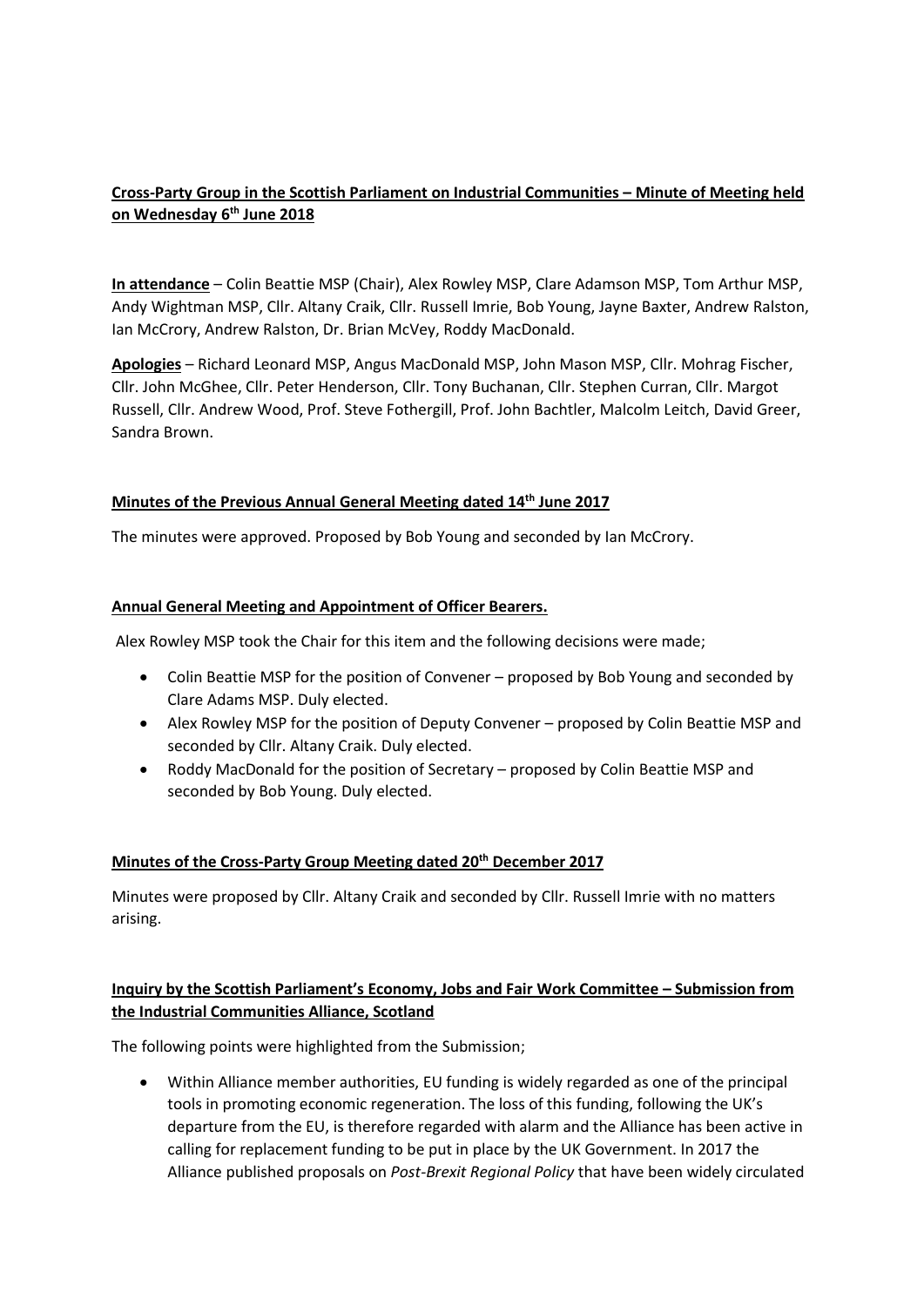and debated with a wide degree of support expressed for the main points raised. The Alliance submission gives particular attention to the distinctively Scottish dimension to the issues raised by the anticipated ending of EU funding. The focus, therefore, was on future programmes (questions 8-10 in the Committee's call for evidence.)

• The submission was built on 5 main pillars. 1. *The Overall Scale of the Fund* – it is critical that the new Shared Prosperity Fund is resourced on a scale that at least matches the EU funding that it will replace. It also requires to be fully operational from January 2021 so that there is no hiatus and operates on the basis of multiannual financial allocations. 2. *Scotland's share of the new Fund* – in the present 2014-20 EU spending round Scotland is set to receive a total of around £800m from the two main EU funds, the European Development Fund (ERDF) and the European Social Fund (ESF). In the view of Alliance Scotland, and the GB-wide Alliance body, there is little obvious justification for a shift in the shares of funding going to Scotland and the other three nations of the UK. 3. *Local Financial Allocations* – EU funding has been generally targeted at the less prosperous local economies across Europe as a whole and within the UK in particular. This is something that the Industrial Communities Alliance would wish to see maintained in the allocation of the new UK Shared Prosperity Fund. Indeed the allocation of the new fund within Scotland should be a matter for the Scottish Government and not the UK Government. However, the allocation of funds across Scotland is something that the Scottish Government might be encouraged to look at. 4. *Flexibility* – the rules associated with EU funding have been convoluted and excessive. The new fund provides an opportunity for greater simplicity and effectiveness while maintaining transparency and accountability. There is also the opportunity to tailor the new fund more closely to Scotland's own priorities. In particular the Scottish Government's Economic Strategy – published in 2015 – added a new priority for inclusive growth. The strategy also recognises that there is a place based dimension. 5. *Local Authority Input to Management* – the establishment of the new fund provides an opportunity to introduce more inclusive management structures. In the view of Alliance Scotland there should be a new emphasis on decision-making by Local Authorities, including through cross-boundary working on strategic projects.

# **The Industrial Strategy and a Scottish Dimension – Meeting with the Cabinet Secretary on Tuesday 27th February 2018**

The following points were highlighted from the Paper;

- The meeting was conducted in a respectful and thorough manner. All of the 'Asks' were carefully considered by the Cabinet Secretary. His responses to our 'Asks' are summarised below.
- The Manufacturing Action Plan will be reviewed in the context of the UK Government's Industrial Strategy and the UK Shared Prosperity Fund; City Deals, Borderlands – a deal for every part of Scotland is a Scottish Government objective; the Scottish Government is determined to move at pace with the Scottish National Investment Bank; the important role of Enterprise and Skills Agencies were underlined; meetings have taken place with the Scottish Secretary, David Mundell, regarding Growth Deals. "Acceleration" is dependent on whether the UK Government becomes a partner.

Following wide ranging discussion on both of the above agenda items the following was decided;